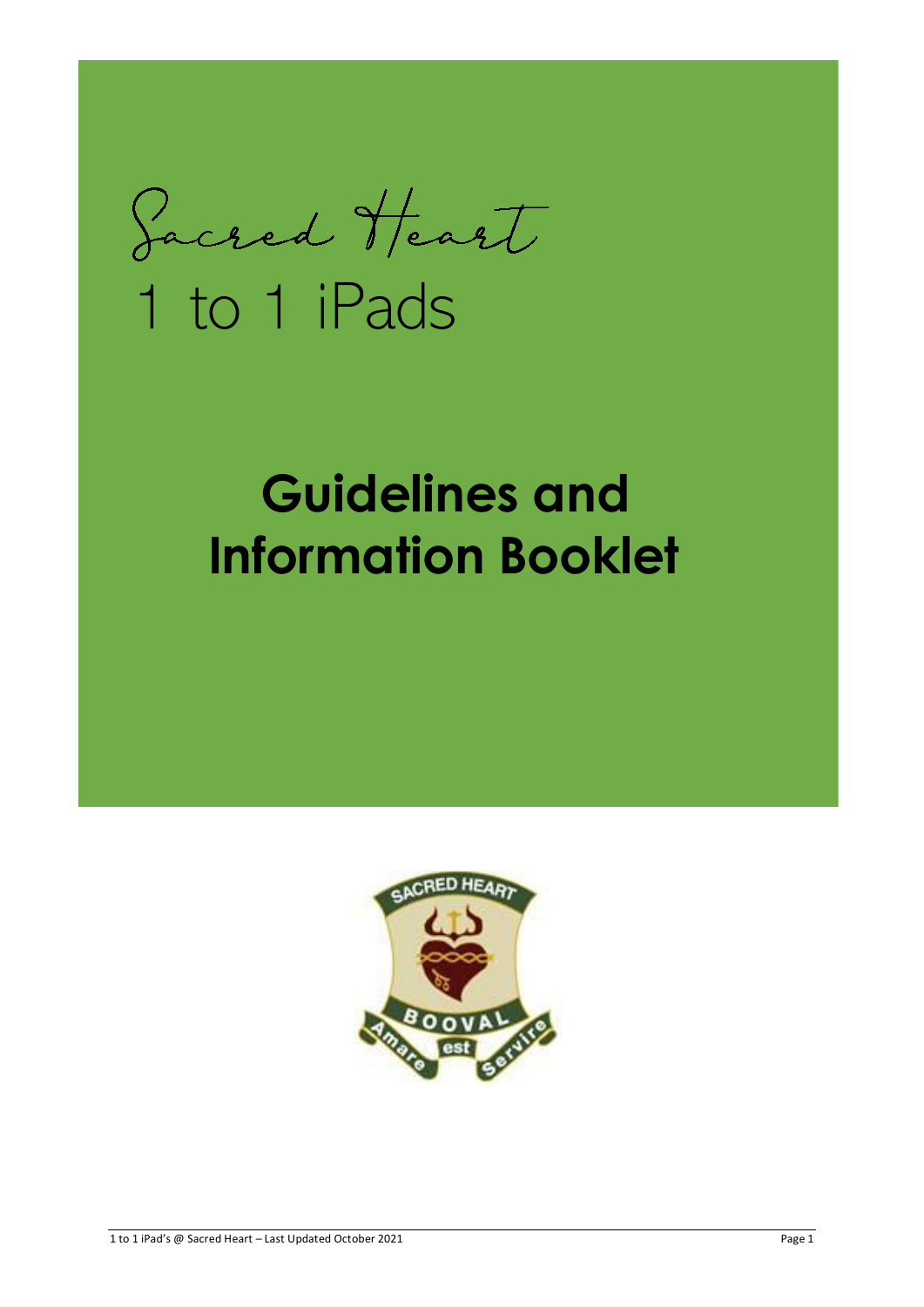# **Overview of Student and Parent Responsibilities**

Students and parents will be responsible for the overall care of the iPad.

Students are responsible for ensuring their iPad is always kept in a clean condition. Stickers and markers are not permitted on the iPad under any circumstances. Students are not permitted to eat or drink whilst using their iPad. It is also important that the Sacred Heart barcode is not removed. A protective case is supplied.

Students will be required to carry the iPad within this case at **all times.** This includes buses, cars or anywhere between school and home including the pick-up area. Any iPad that is outside of a school bag before or after school will be removed from the students. Students are not permitted to take iPads out into the school grounds or library during eating and break times.

Students will back up their data to their One Drive, which will be available offline as well (it will sync when connected to the internet). All students will be responsible for the daily backup and synching of their data via this means.

All iPads will include all necessary software to assist the learning of the student.

# **In the event of an extended lockdown and Alternative Education Provisions**:

- iPads may be sent home with students.
- iPads must be recharged at home each night ready for the next school day. If the iPad is not fully charged for the school day, your child may miss out on important work.
- iPads can only be used by the student and their immediate family. The iPad is not to be used by any other person including friends, neighbours or extended family. Any breach on a student's iPad whilst at home, will be deemed their responsibility.
- Please ensure you have set your own rules and expectations before the iPad is used at home (consider location, hours of use, access to passwords, random checks by an adult and Wi-Fi use). Like mobile phones, email and messaging systems can be used for unacceptable purposes and to bully others.
- When off school grounds, parents/carers have full authority and responsibility to monitor device usage. Examples of this include:
	- Encouraging use of the iPad in the family room and not in the bedroom
	- Ensure your child never provides personal information with permission
	- Restricting the use of the iPad and/or Wi-fi at certain times of the evening or weekend
	- Educate yourself and your children through government Cybersafety portal: [http://www.cybersmart.gov.au](http://www.cybersmart.gov.au/)
	- Establish rules and guidelines for home use before the iPad comes home
	- Not taking the iPad on long trips
	- Examining the documents and other contents of the iPad regularly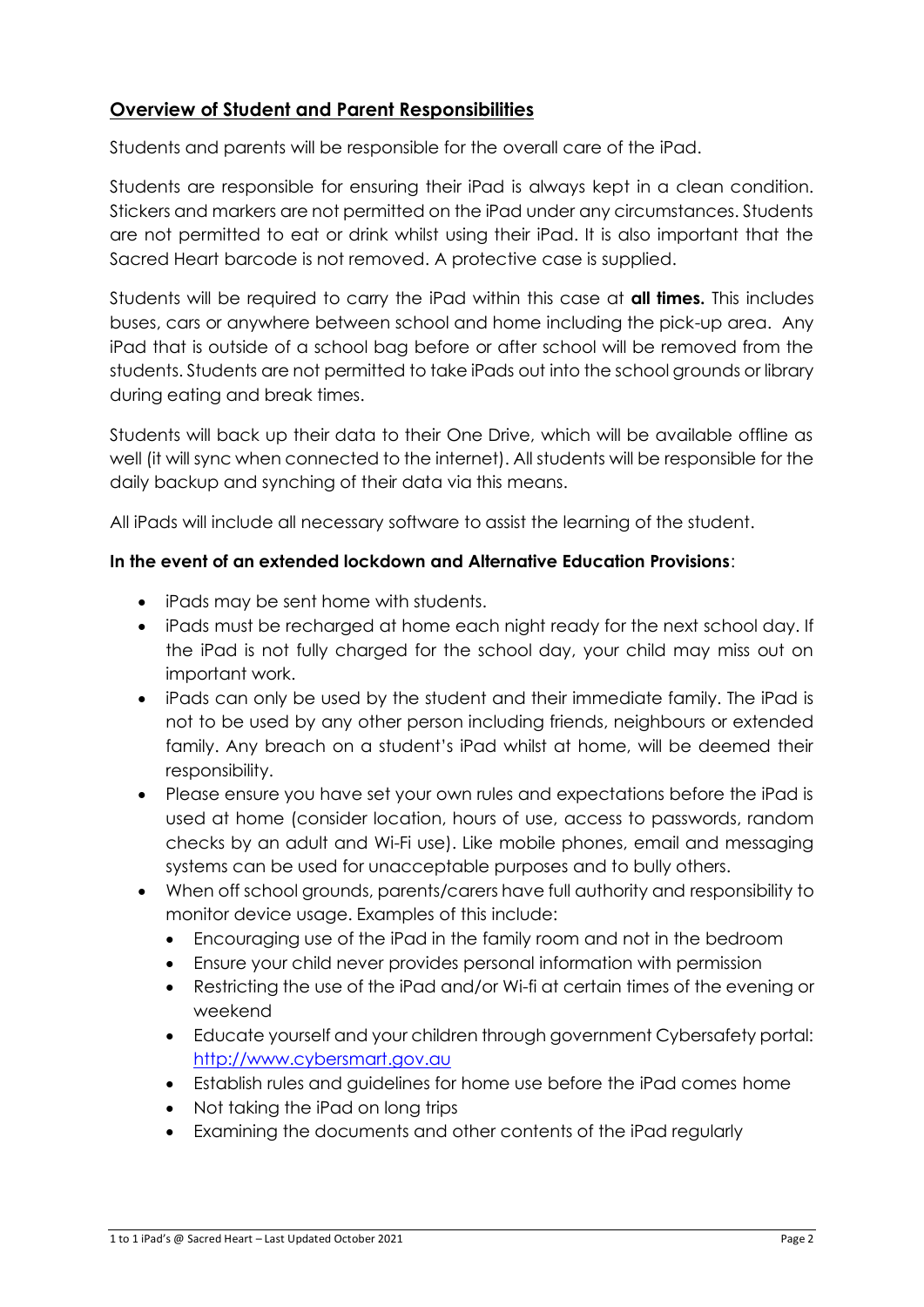Students are prohibited from accessing or storing offensive images, video and audio on the iPads. This includes images, videos or audio that is offensive to other cultures, religions and learning abilities.

The iPad is offered to the students to facilitate anytime, anywhere learning. Teachers will actively supervise students as they would for any learning activity in a safe, comfortable and learning-focused classroom. Appropriate use of the internet service within the BCE network is closely monitored by a strict filtering system that allows for inappropriate content blocking by a regularly updated list of categories and sites. This does not apply to use of devices outside of the school network. It is essential that all members of the community, students, parents/carers and staff are aware of this potential and of the school's *Bullying and Acceptable Use Policy.*

The iPad is a tool to assist learning and should not be used for any other purpose. Students must be aware of and abide by the *ICT Acceptable Use Policy.* Failure to abide by the user agreement could result in disciplinary action, or in the event of damage, a financial cost to the parent.

Non -Accidental damage to an iPad caused because the school policies have NOT been adequately observed will result in cost of replacement or repair to the parents/carers. Some examples of NON-accidental damage or loss are;

- damage because of not carrying the iPad in the provided case
- scratching of the casing or bruising/cracking of the screen because of misuse,
- loss of AC power adaptor, power cord or earphones or,
- damage (by a pet chewing for example).

The school will bear the cost of any iPad stolen from the school grounds, however, the iPad is not covered when it leaves the school, or on the journey to or from school. For this reason, we recommend that you add the iPad to your relevant home and contents insurance.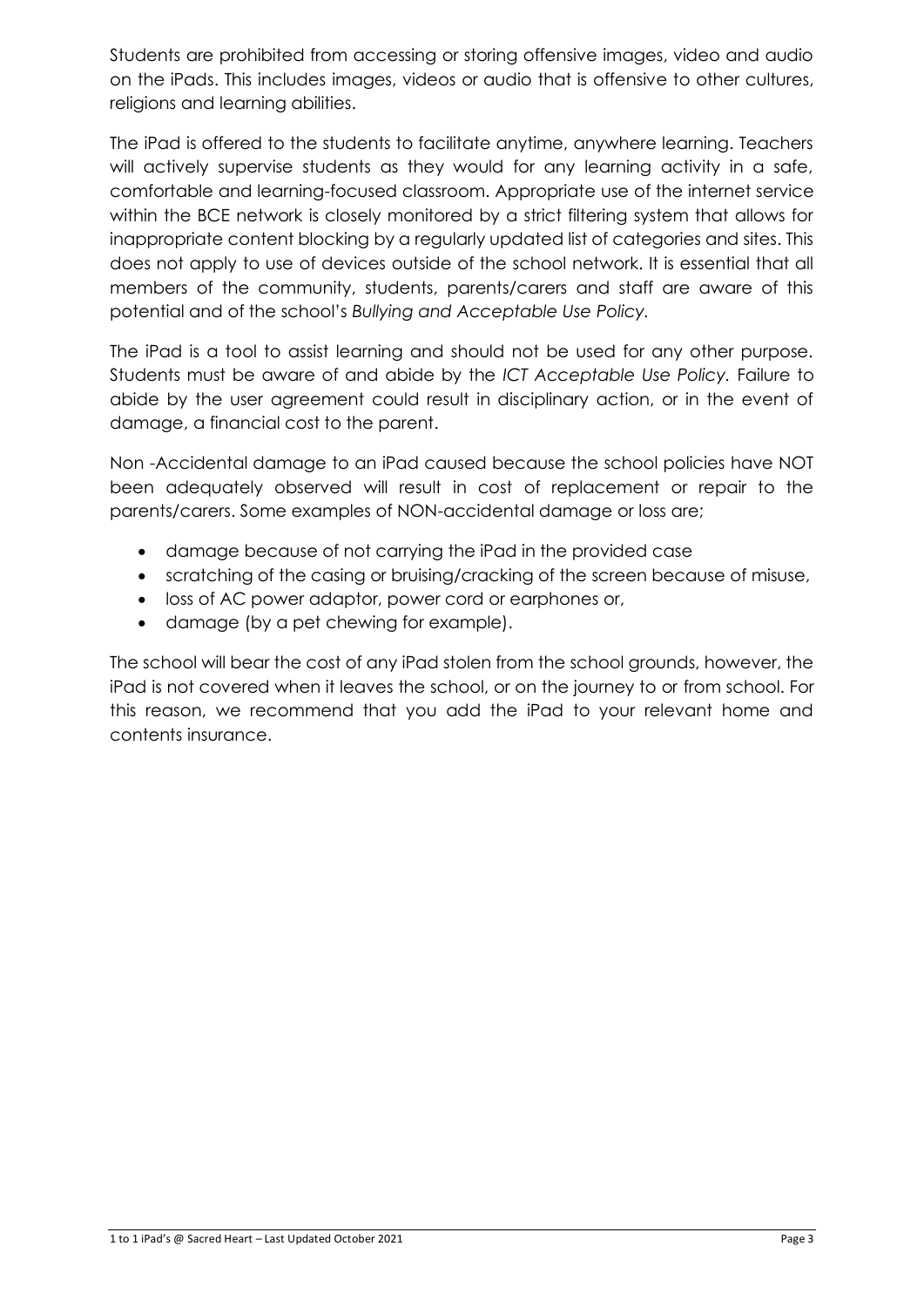

# **ICT Resources**

- i. By accessing and using the ICT resources provided by **Sacred Heart,** you are agreeing to abide by this Conditions of Use of ICT Resources statement.
- ii. These conditions apply to all **Sacred Heart** ICT resources, regardless of how they are accessed. This includes access at all installed iPads, through users own hardware (for example, personal iPads, PDAs or other similar technology) whether wired or wireless, or remote access over the internet through users' own resources.
- iii. While staff and students (in particular, ICT staff engaged by individual schools) may be called upon in the course of their duties to undertake activities beyond those permitted by the terms of this Agreement, it is expected that any such activities undertaken must be done in accordance with the spirit of this statement.

#### **Ethical, Legal and Responsible Use of ICT Resources**

- iv. **Sacred Heart** requires all users of its ICT resources to do so in an ethical, legal and responsible manner.
- v. Users **Sacred Heart'** ICT resources must be aware that use of these resources are subject to the full range of laws that apply to the internet, communications and to the use of iPads, and **Sacred Heart** policies. Such law and principles includes users' obligations in relation to copyright, intellectual property, breach of confidence, defamation, privacy, bullying/harassment, vilification and antidiscrimination legislation, the creation of contractual obligations, and other civil and criminal laws.
- vi. **Sacred Heart**'s ICT resources must not be used for unauthorised commercial activities or unauthorised personal gain. Actions performed using **Sacred Heart** ICT resources must comply with the terms of any licence agreed to for the use of software programs and other online resources.

## **Copyright and Intellectual Property Rights**

- vii. Users must not, through the use of **Sacred Heart** ICT resources, copy, download, store or transmit material which infringes copyright or the intellectual property rights of others without appropriate approval. Such material includes music files, movies, videos or any other form of media.
- viii. Users should be aware that actions performed using iPad and network resources, regardless of any disclaimers that might be made, ultimately reflect on our educational institution and community as a whole. This is particularly relevant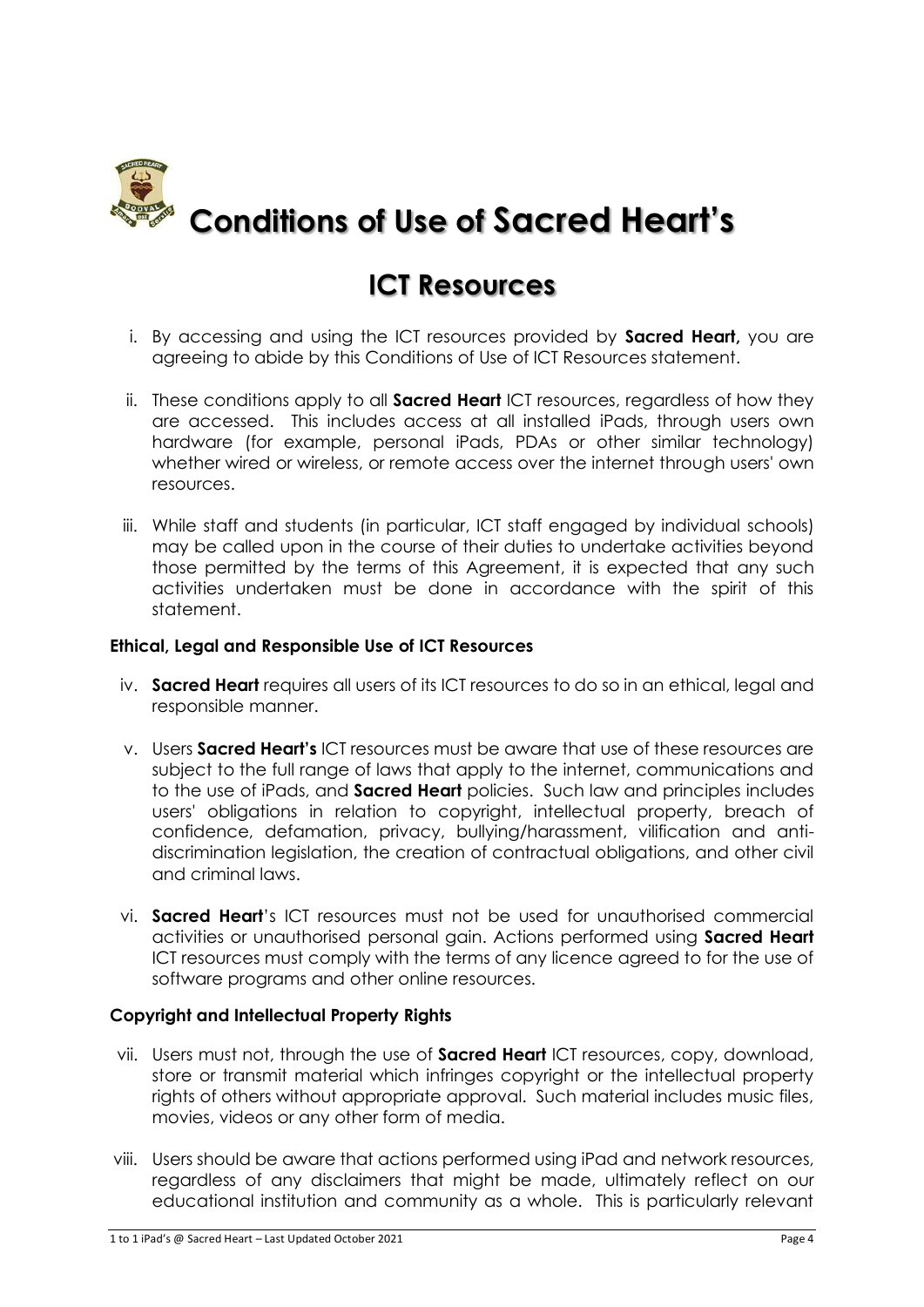where users post or submit material in a way that makes it publicly available over the internet.

# **Security and Privacy**

- ix. Users have a role to play in ensuring the security and privacy of information transmitted by use of the ICT resources. Users are issued with unique usernames and passwords, which should be kept strictly confidential at all times.
- x. Users must protect systems, information and accounts by:
	- Choosing a secure password which is changed regularly (a secure password is one that is difficult to guess, for example, containing a combination of letter and numbers and not simply a name or date of birth)
	- Using access to ICT resources only as authorised;
	- Respecting the privacy and confidentiality of information that they may come across through access to the resources;
	- Only downloading, installing or using authorised software;
	- Reporting any breach or prospective breach of network security to the appropriate technical personnel or the ICT Services Help Desk;
- xi. Unacceptable conduct by users which could result in a breach of security or privacy includes:
	- Disclosing your username and password details to another person;
	- Disclosing other private or confidential information to unauthorised persons;
	- Gaining unauthorised access to any systems by any means;
	- Using **Sacred Heart** ICT resources to attack or compromise another system or network;
	- Downloading, installing or using unauthorised software programs;
	- Deliberately installing iPad viruses or other malicious programs;
	- Accessing or intercepting others' electronic communications without permission.
- xii. Users should not, as a general rule, display personal information about themselves in a way that is publicly available. Where such disclosure is made through authorised avenues (for example, by the use of email or an official website), users should be aware that invasions of privacy may sometimes occur and it is outside **Sacred Heart's** control to prevent such instances from occurring.
- xiii. Users are reminded that email should not be used to send sensitive and confidential information.
- xiv. Users must, however, be aware that the operation and maintenance of ICT systems often requires the backup and caching of data, the logging of activity and the monitoring of general usage patterns and as such, complete confidentiality and privacy cannot be guaranteed. **Sacred Heart** may also be required to inspect or provide copies of electronic communications where required to by law, or where the investigation of possible misuses of ICT resources is required.

#### **Additional Conditions Relating to Specific Resources**

- xv. The uses of the following resources are subject to additional conditions of use, which must be read in conjunction with this document:
	- [Email;](https://staffportal.bne.catholic.edu.au/docushare/dsweb/Get/Document-14260/Additional+Conditions+Relating+to+Email.doc)
	- [World Wide Web;](https://staffportal.bne.catholic.edu.au/docushare/dsweb/Get/Document-14262/Additional+Conditions+Relating+to+WWW.doc)
	- [Web Publishing Tools.](https://staffportal.bne.catholic.edu.au/docushare/dsweb/Get/Document-14261/Additional+Conditions+Relating+to+Web+Hosting.doc)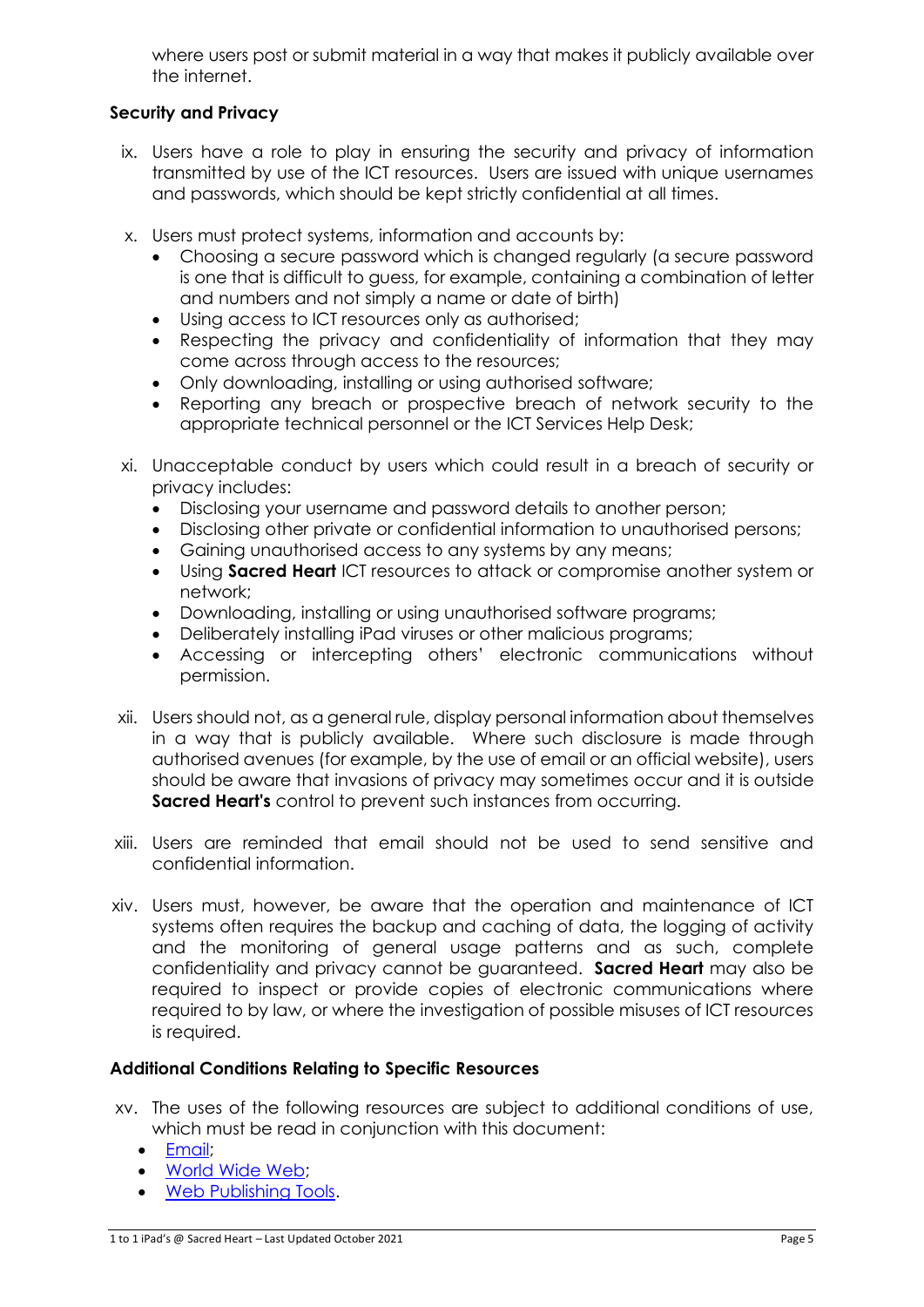#### **Breaches of these Conditions of Use**

- xvi. The breach of these Conditions of Use will be taken seriously and may result in disciplinary action being taken.
- **xvii.** Examples of possible consequences range from loss or restriction of access to ICT resources, to formal disciplinary action for breach of school Discipline policy (students) or Code of Conduct (staff). Cases of serious, deliberate, and/or criminal breach will be referred to external authorities and may result in civil or criminal proceedings.

# **Student and Parent iPad Guidelines**

## **1. Education Purposes**

- a. Students are to use their iPad for educational purposes.
- b. The iPad comes pre-installed with all the necessary software for student use. Only appropriately licensed software is to be stored on the iPad.
- c. Non educational software *or data* should not inhibit the use of the iPad as a learning tool.
- d. The school reserves the right to carry out software, hardware and data inspections of iPads at anytime.

## **2. Student Responsibilities**

- a. Each student is responsible to keep their iPad secure.
- b. iPads are to be kept clean and free from graffiti and stickers. As you will see, all iPads are barcoded and clearly identified as school property.
- c. It is the student's responsibility to charge their iPad at home each evening. Limited charging facilities may be available.
- d. Students are not to remove any identification labels from their iPad.
- e. While travelling to and from school, iPads are to remain in school bags.
- f. The software loaded on the iPads is licensed to the school. Students are not permitted to copy, transfer or delete software.

## **3. Parent Responsibilities**

- a. Ensure students fulfil their responsibilities as outlined above.
- b. Supervise student use of the iPad when at home including their Internet use.
- c. Ensure the student has their iPad at school each day in a condition that will enable it to be usable for any educational purpose.
- d. Comply with the policy of the school in relation to the return/transfer of the device in the event of the student leaving the school prior to the end of Year 6.

## **4. Data Backup and Software Upgrading**

a. Students are responsible for the backup of all data as recommended by the school.

## **5. Technical Support**

- a. In the event of experiencing technical difficulties, parents are encouraged to contact the class teacher via email for assistance.
- b. Alternatively, if a student has connectivity and can access Teams, they can write a message to their class teacher for assistance, like they would do if they had learning questions.

## **6. Use of the school Wireless Network and Internet Access**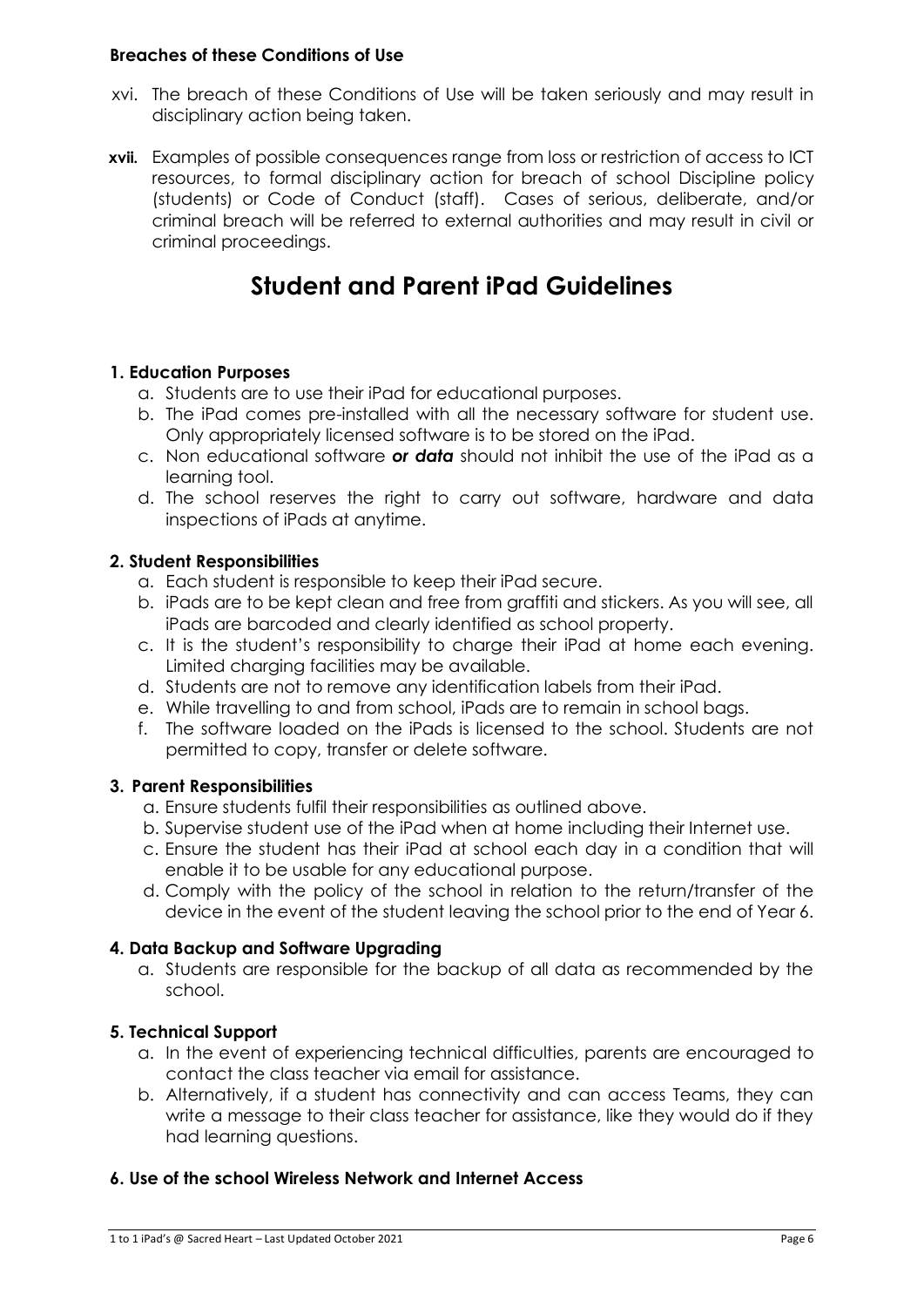- a. The use of the school Wireless Network and all associated infrastructure are available for educational use with student iPads.
- b. The Internet is only to be accessed through the school Wireless Network.
- c. Specific network settings are not to be removed or altered as this could affect the iPads ability to connect to the school Wireless Network.

#### **7. Loss, Theft and Repairs**

- a. All instances of loss, damage or theft must be reported to the school as soon as possible.
- b. All instances of loss, accidental damage or theft incur a cost to the school. The school will work with families to determine the level of contribution if required.

#### **8. Classroom Usage**

- a. Student iPads are to be brought to school each day, however the classroom teacher will manage the use of the iPads in the classroom.
- b. No student is to take out or use an iPad without the permission of the classroom teacher.

#### **9. Ownership**

a. Students have use of the iPad whilst they are enrolled at the school. When leaving the school, students are to return the iPad and accessories in good order.

#### **10. Further Information**

a. Access the Parent Portal for further information about these guidelines.

#### Checking You Child's Browser History

1. Tap the Bookmark icon (it looks like a little book)

|   |                            |      | apple.com | $\times$                      |                |  |
|---|----------------------------|------|-----------|-------------------------------|----------------|--|
|   | $\square$<br>$\circ \circ$ | @    |           | á                             |                |  |
|   | <b>BOOKMARKS</b>           |      | iPhone 6  |                               | <b>Buy Now</b> |  |
|   | Favorites                  |      |           |                               |                |  |
| н | History                    | 5    | iPhone 6  |                               |                |  |
|   |                            |      |           |                               |                |  |
|   |                            |      |           | Watch the film $\circledcirc$ |                |  |
|   |                            |      |           | Experience the keynote (D)    |                |  |
|   |                            | Edit |           |                               |                |  |

#### 2. Tap "History"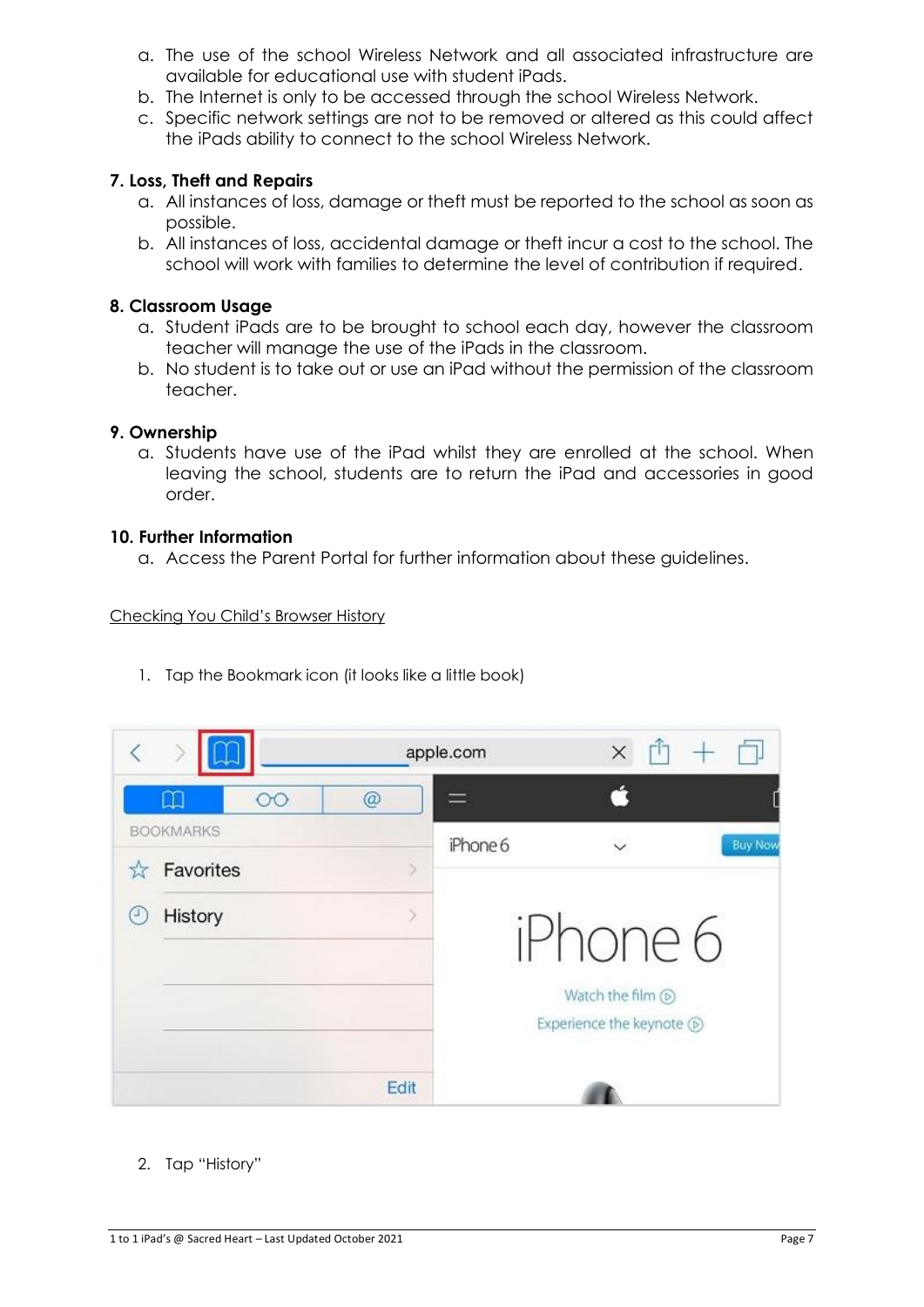| -95 AT&T $\widehat{\mathcal{P}}$ osxdaily.com | 11:30 AM         | 98%         |  |
|-----------------------------------------------|------------------|-------------|--|
|                                               | <b>Bookmarks</b> | <b>Done</b> |  |
| $\leftrightarrow$ Reading List                |                  |             |  |
| <b>History</b>                                |                  |             |  |
| <b>iCloud Tabs</b>                            |                  |             |  |
| <b>Bookmarks Bar</b>                          |                  |             |  |
| <b>Bookmarks Menu</b>                         |                  |             |  |
| Edit                                          |                  |             |  |

3. Drill down into specific dates, tap on any date folder to see the complete history from that day, or tap on any link to open that web page again

| -95 AT&T ? osxdaily.com | 11:30 AM                                         | 97%         |
|-------------------------|--------------------------------------------------|-------------|
| <b>Bookmarks</b>        | <b>History</b>                                   | <b>Done</b> |
|                         |                                                  |             |
|                         | News, Tips, and Reviews for Mac, iPhone, and iPa |             |
| Wednesday, Feb 27       |                                                  |             |
| Tuesday, Feb 26         |                                                  | ≯           |
| Friday, Feb 22          |                                                  | ゝ           |
| Clear                   |                                                  |             |

**\_\_\_\_\_\_\_\_\_\_\_\_\_\_\_\_\_\_\_\_\_\_\_\_\_\_\_\_\_\_\_\_\_\_\_\_\_\_\_\_\_\_\_\_\_\_\_\_\_\_\_\_\_\_\_\_\_\_\_\_\_\_\_\_\_\_\_\_\_\_\_\_\_\_\_\_\_\_\_\_\_\_**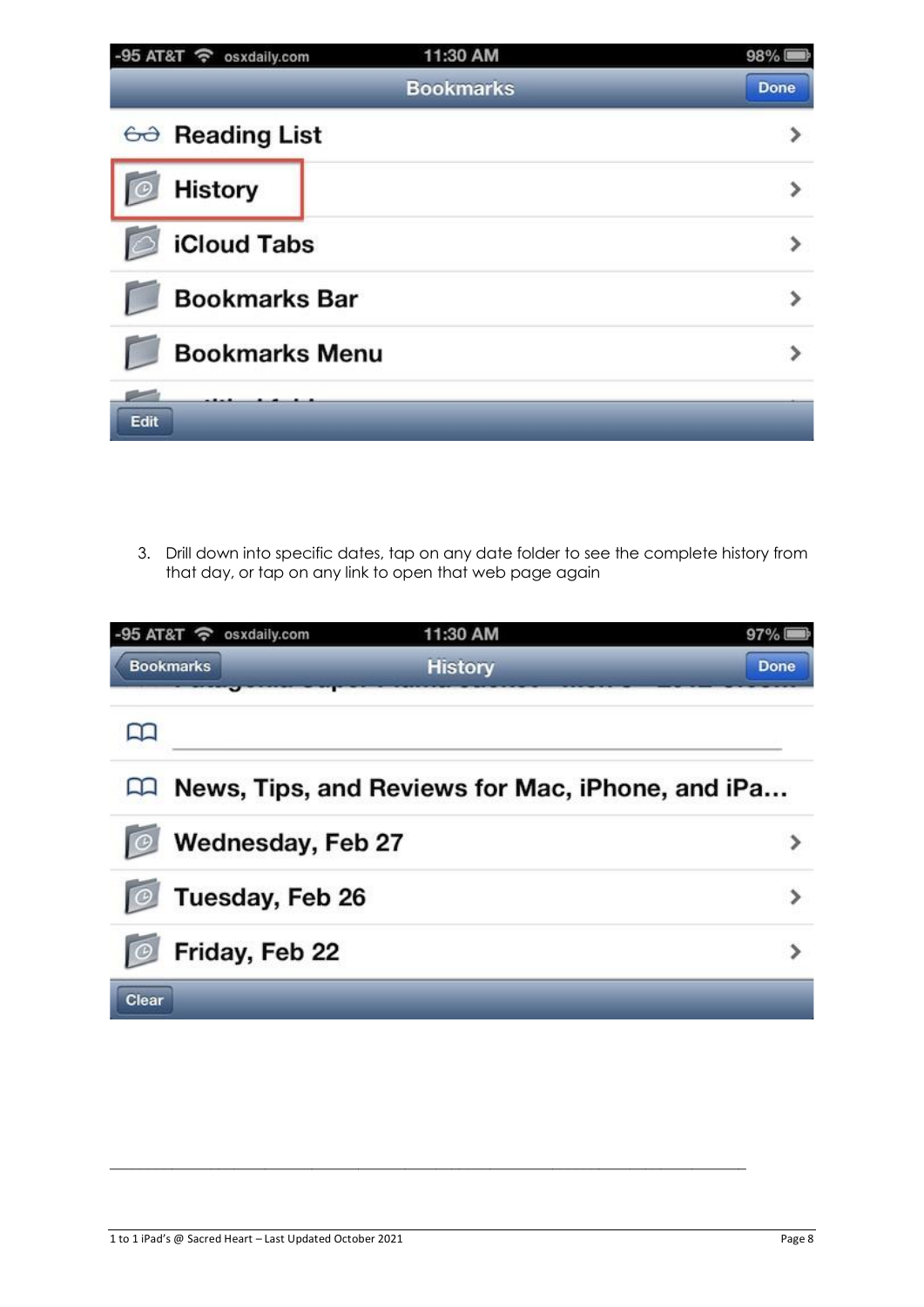# **Parent FAQ's**

# **1 to 1- iPad's**

These Frequently Asked Questions try to address some of the most common questions parents have in relation to 1:1 iPads.

# **Why 1 to 1?**

One-to-one learning provides every student and teacher access to his or her own iPad in a wireless environment allowing students to learn at their own pace and ability levels. One-to-one initiatives have gained momentum worldwide and are increasingly seen as a key to transforming education and better preparing students to succeed in a global world.

# **Which year levels will have access to 1to 1 iPads?**

In 2022, Years 1 to 6 will have access to 1 to 1 ipads.

# **1-to-1 devices and student learning**

# **Why iPads instead of computer labs?**

- •Teachers report that when computers are in labs, they use technology less often for instruction because of the difficulty of scheduling time in the lab and transporting students there.
- •More widespread access to computers makes it possible for students and teachers in schools to transition from occasional, supplemental use of computers for instruction to more frequent, integral use of technology across a multitude of settings. Providing students with ubiquitous access to wirelessly connected computers has the potential to transform learning environments and improve student learning outcomes.
- •Furthermore, 24/7 access to computers makes it possible for students to access a wider array of resources to support their learning, to communicate with peers and their teachers, and to become fluent in their use of the technological tools of the 21st century workplace.
- •iPads are also cheaper, lighter and more flexible and creative in their use than laptops.

# **How can 1-to-1 devices improve learning?**

- •With greater access to real-time information, digital learning resources, educational software and collaborative workspaces, students experience higher levels of motivation and engagement with their learning.
- •Typically students experience initial improvement in areas such as organisational and technological skills, revision, writing and editing work. With the development of presentations and other multimedia projects, students experience subsequent improvement in analytical, presentation and speaking skills.
- •Involvement in 'virtual workspaces' creates opportunities for collaboration and communication, improving relationships in the classroom through a greater level of interaction between students, their peers and their teachers.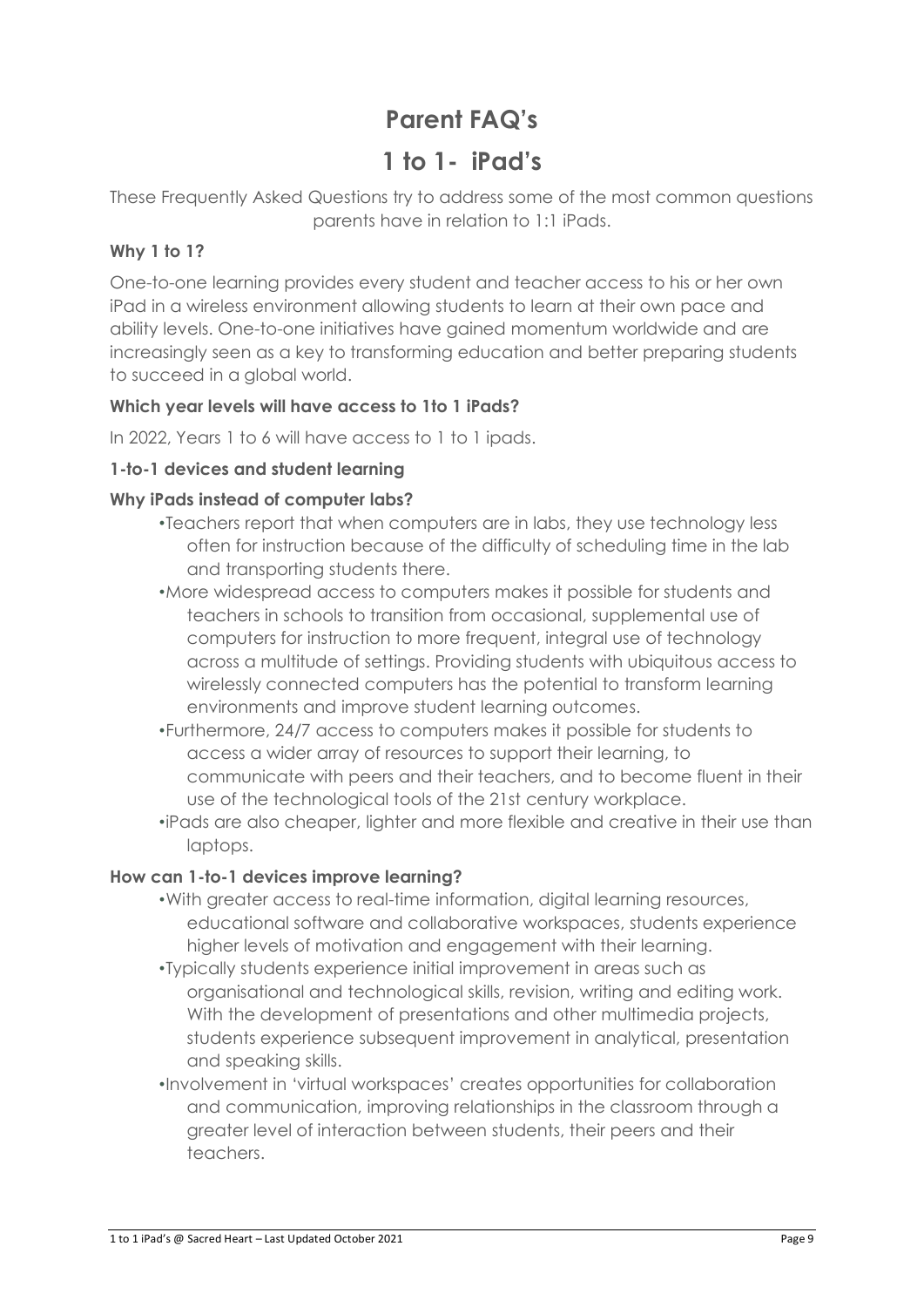# Will students use computers 'too much' for schoolwork?

The 1-to-1 device will complement the existing school curriculum by providing appropriate digital learning tools in balance with more traditional learning tools.

•The goals of the curriculum are supported, not supplanted, by the use of 1-to-1 devices. Students will use 1-to-1 devices where they serve a purpose, and will allow for 'just-in-time' learning where students can search for information or collaborate with others in a real-time context. Students will be able to collaborate with their peers on projects through the secure BCE Student Portal.

# **Will learning outcomes be evaluated differently?**

•Students will continue to be evaluated in line with The Australian Curriculum. The devices complement the existing school curriculum by providing digital learning tools that link in with planned classroom activities.

# **How will 1-to-1 devices be used in the classroom?**

•This is a technology-rich world and students are immersed in digital technology in their out-of-school lives. The use of devices in the classroom will evolve over time as students and teachers become more familiar with them. Therefore, they will be able to optimise the advantage of their use to support teaching and learning in the classroom, wherever that classroom may be.

## **What about handwriting?**

•Handwriting will continue to have a place in the classroom. Letter formation continues to be part of the P-3 English Curriculum.

## **What about safe Internet use?**

- •Teachers will supervise students as they would for any learning activity as they create and maintain a safe, comfortable and learning-focused classroom. Appropriate use of the Internet service within the BCE network is closely monitored by a filtering system that allows for inappropriate content blocking by a regularly updated list of categories and sites.
- •Education and support are important for maintaining acceptable use of devices, particularly in relation to Internet access. Like mobile phones, email and messaging systems can be used for unacceptable purposes and to bully others. It is essential that all members of the community, students, parents and staff are aware of this potential and also of the school's Bullying and Acceptable Use policies. Any incident of bullying or unacceptable use should be investigated and dealt with in accordance with these policies.

## **Will the student files on the device be private?**

•Students can expect their device to be periodically inspected and monitored for appropriate usage. School personnel may request access to the browser history and/or caches as well as any and all files belonging to the student resident on the laptop as well as stored on the SharePoint sites and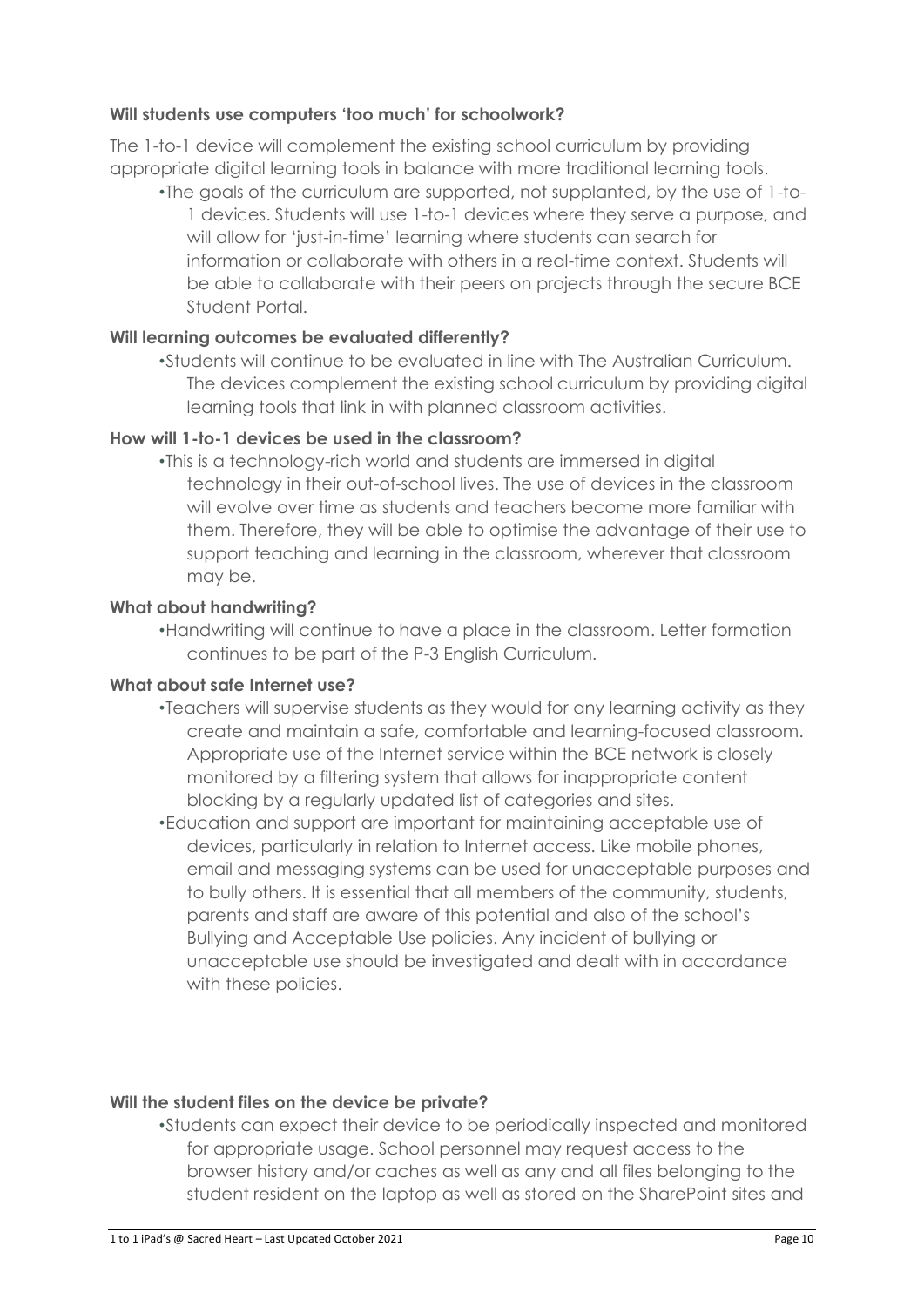BCE web-based drives. Students and parents need to be aware that files stored locally or on SharePoint sites and BCE web-based drives are not private. Please note: If this clause is used by a school, then under privacy considerations, students and parents must be fully aware of this condition. It is therefore recommended that such a policy be placed in the User Agreement that is signed by both parent and student.

## **Will students take the device home?**

•Initially all devices will remain at school. All devices will be stored in a secure location and be charged overnight. Devices will be sent home in the event of an extended Lockdown with Alternative Education Provisions.

#### **How much will it cost and how will the school pay for it?**

• An IT Levy is included in the School Fees. The Information Technology (IT) Levy will ensure our students are provided with the latest technology equipment, resources and support. It will also ensure our teachers are well supported by providing professional learning opportunities. The higher IT Levy of \$350 in Years 1 to 6 covers the costs associated with each student being provided an iPad.

## **How will parents continue to be informed about integration of 1-to-1 devices into the curriculum?**

•The school's newsletters and websites will provide updates to the whole school community about the use of the devices by students and teachers in and out of the classroom. Further year level specific information will be presented at the beginning of year "Meet the Teacher" nights.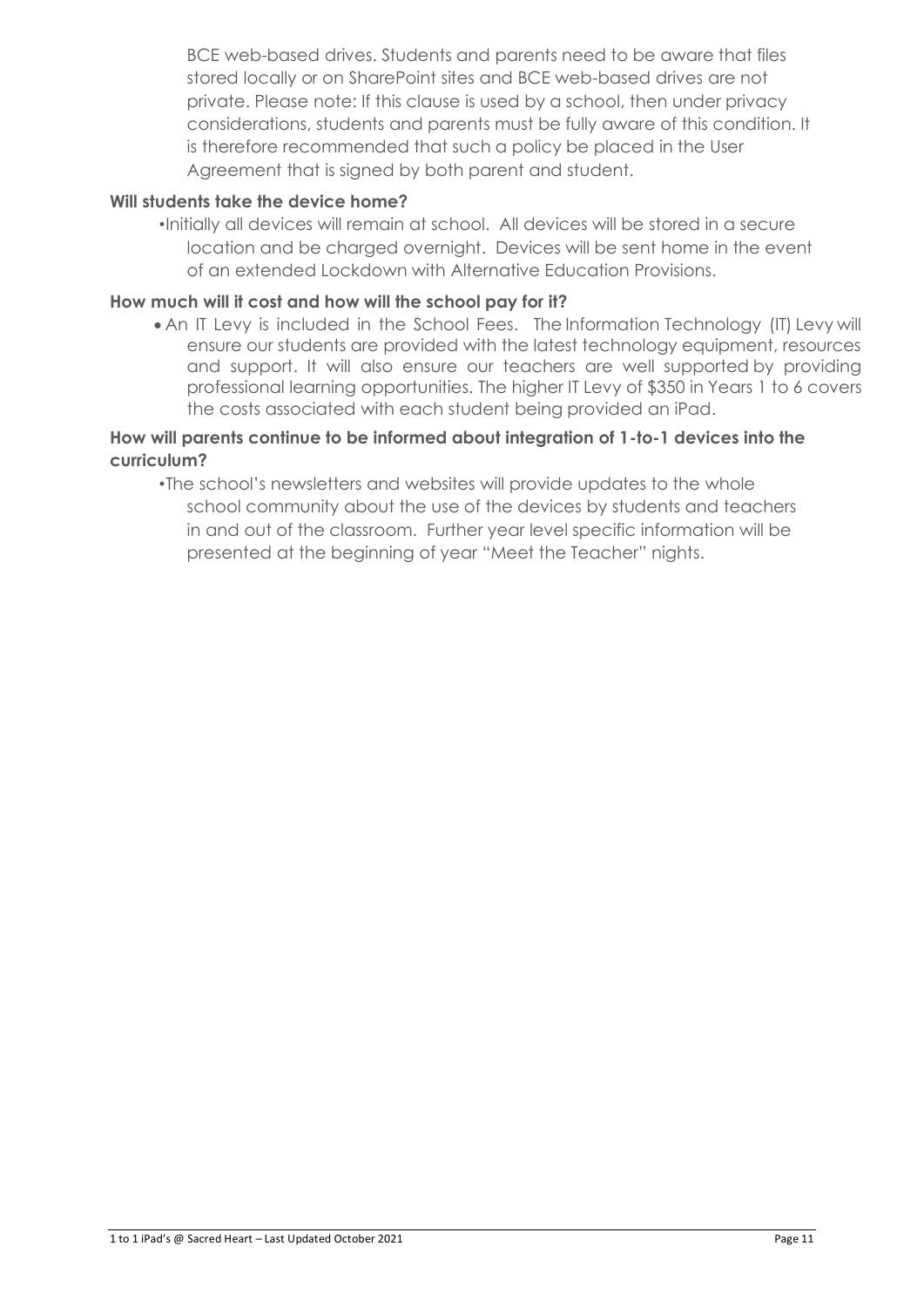# **Sacred Heart**

#### **Student iPad Agreement**

#### **General Use**

1. I understand that my iPad and its accessories remains the property of Sacred Heart School.

2. I will not use the iPad in the school yard before or after school, during recess or lunch times.

3. I will keep the iPad in its protective cover at all times.

4. I will keep food and drinks away from the iPad at all times.

5. I will immediately report any breakages or accidents to my teachers.

6. I will take care of my iPad, and its accessories, at all times and I will return it to the trolley or classroom storage when I'm not using it.

7. I understand that my iPad is subject to inspection at any time without notice.

8. I will only use my own iPad unless directed by a teacher to use an iPad belonging to someone else.

#### **Content**

1. I will be respectful in the photos or videos I capture. I will never share these videos or images without permission or use them as a tool for bullying or upload them to the internet.

2. I will use my iPad to support my school learning program.

#### **Safety and Security**

Student Signature:

1. I will only access websites at school that support my learning activities and as directed by the teacher.

2. I will practice safe and responsible behaviour when online and using my iPad.

3. I will use appropriate language content.

4. I will use the iPad lawfully and in accordance with the Acceptable Use Agreement guidelines regarding the ethical use of equipment, technology, use of legal software, use of internet and the protection of personal data.

5. My iPad is ultimately my responsibility.

6. I will only use the apps my teacher has told me to use.

• I have read the user agreement with my child/parent.

• I understand my responsibilities regarding the use of the iPad.

• In signing below, I acknowledge that I understand and agree to the Student iPad Agreement.

• I understand that if I misuse the technology, I may lose technology privileges at school.

\_\_\_\_\_\_\_\_\_\_\_\_\_\_\_\_\_\_\_\_\_\_\_\_\_\_\_\_\_\_\_\_\_\_\_\_\_\_\_\_\_\_\_\_\_\_\_\_\_\_\_\_\_\_\_\_\_\_\_\_\_\_\_\_\_\_\_\_\_\_\_\_\_\_\_\_\_\_\_\_\_\_

| Student Name: The Communication of the Communication of the Communication of the Communication of the Communication of the Communication of the Communication of the Communication of the Communication of the Communication o | Date: / / |  |  |  |
|--------------------------------------------------------------------------------------------------------------------------------------------------------------------------------------------------------------------------------|-----------|--|--|--|
| Parent/Caregivers Signature: example and the contract of the contract of the contract of the contract of the contract of the contract of the contract of the contract of the contract of the contract of the contract of the c |           |  |  |  |
| Parent/Caregivers Name:                                                                                                                                                                                                        |           |  |  |  |